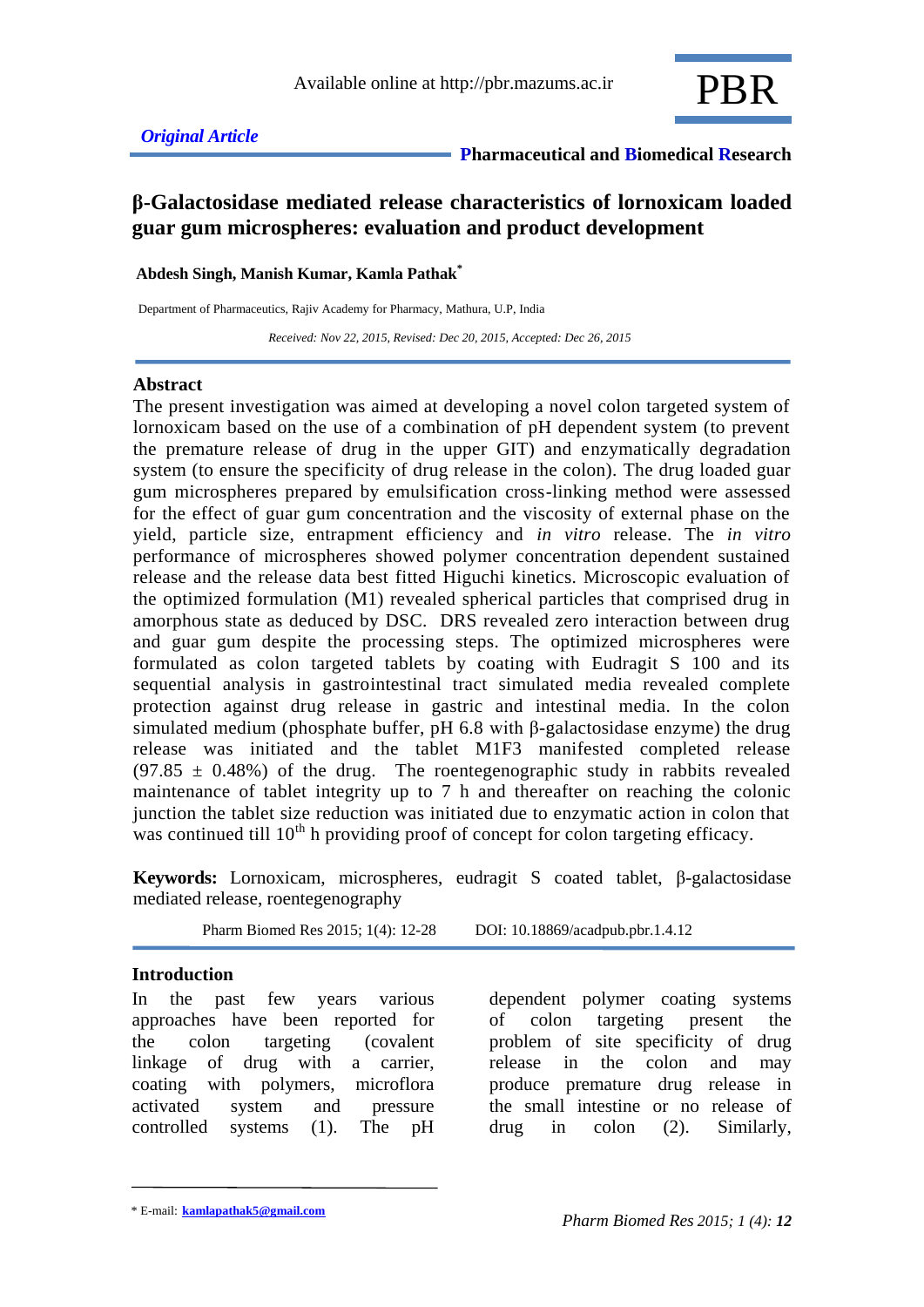in the time dependent systems the gastric emptying rate of small intestine and colon is varied due which premature drug release in the small intestine or delayed or no drug release in the colon (3). The microflora activated systems have the difficulty of controlling release of drug from the polysaccharide because of hydrophilic nature and hydrolysed by the colonic microflora (4) and pressure control systems requires special equipments, high amount of compression material (5). So to achieve optimal drug targeting to the colon, and to eliminate the disadvantages of coating with polymers, microbial degradation systems and pressure activated systems, a more advantageous and novel approach would be the use of a combination of pH dependent system (to prevent the premature release of drug in the upper GIT) and microbial degradation system (to ensure the specificity of drug release in the colon). Lornoxicam (chlortenoxicam), a nonsteroidal anti-inflammatory drug of the oxicam class, is available in oral and parenteral formulations. It is distinguished from established oxicams by a relatively short elimination halflife (3 to 5 hours), which may be advantageous from a tolerability standpoint. Lornoxicam has a tolerability profile characteristic of an NSAID, with gastrointestinal disturbances being the most common adverse events (6). A COX-2 inhibitor, it undergoes extensive and highly variable hepatic first pass metabolism following oral administration and has a bioavailability between 80-90% (7). The molecule has garnered considerable attention by the researchers for development of colon targeting drug delivery systems. Research reports on

colon targeted matrix tablets of lornoxicam using tamarind seed polysaccharide has been reported by Manasa et al (8) and guar gum based matrix microspheres by Keraliya et al. (9). These reports primarily claim development and in vitro evaluation of either the matrix dosage form or the microspheres wherein the in vivo evaluation has not been detailed. Use of rat ceacal in dissolution media has potential to significantly interfere in the in vitro release testing. Hence the present project was aimed at developing a patient compliant dosage form (tablet) of lornoxicam loaded microspheres and the drug release evaluation was based on incorporation of colonic enzyme in the in vitro release test medium.

In the colon various metabolic reactions that are keys for the degradation of polysaccharides are mediated the colonic micro flora. Guar gum, a hydrocolloid polysaccharide widely used for the preparation of microspheres for colon targeting (10) was selected for the project. In order to ensure safe transit of the dosage form to the colon, coating of the delivery system was proposed. While coating of the multiparticulate systems has been reported by many researchers (11,12) it is difficult to scale up. When a larger batch is to be coated chances of leaching of the drug from the microspheres into the organic solvent in which the polymer is dissolved may lead to decrease in the drug content of the microspheres (13). This problem can be overcome by making a suitable dosage form of the microspheres like tablet which can present the advantage of providing high reproducibility and industrial applicability because coating of tablet is easier than the microspheres and there is no chance of drug leaching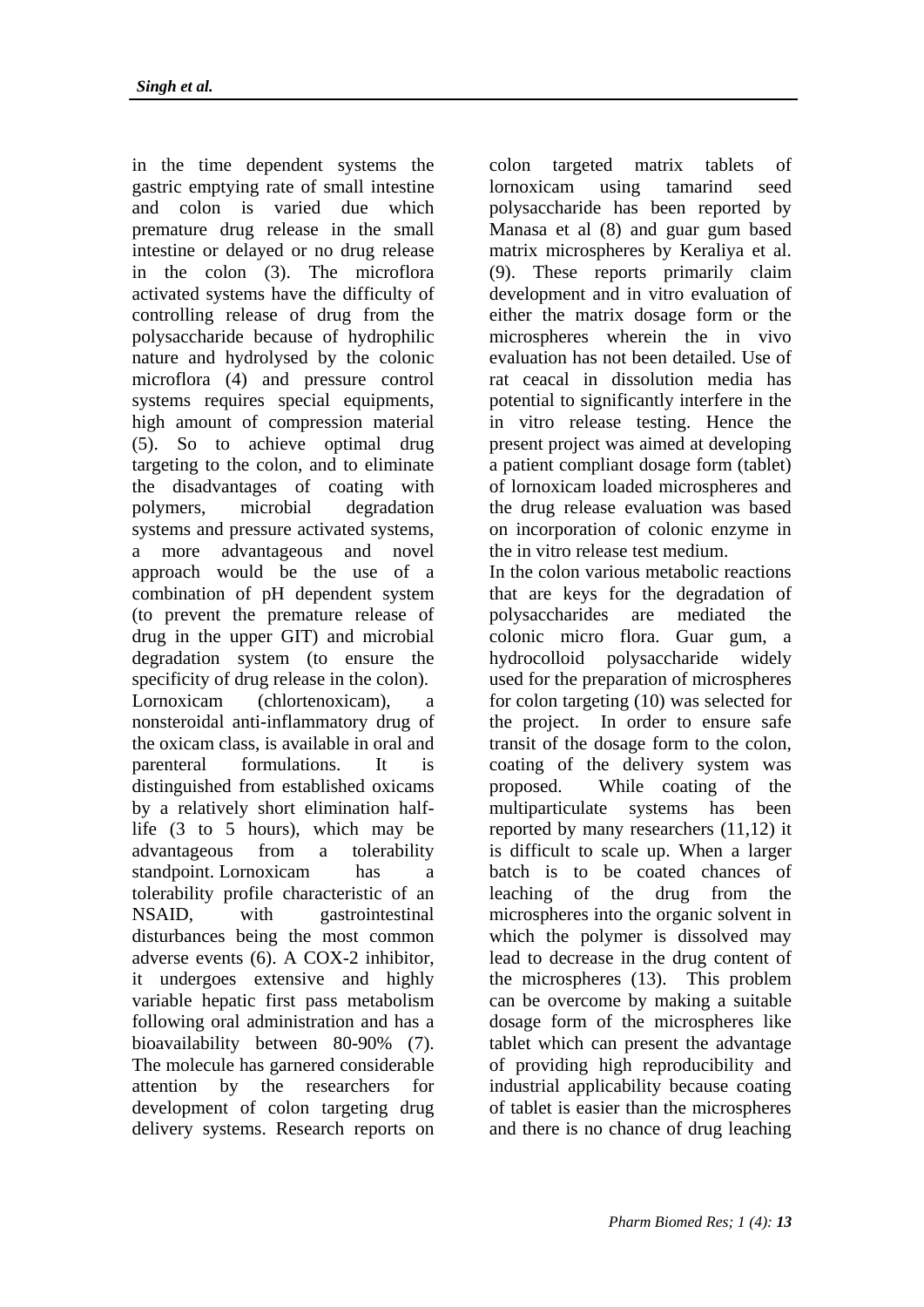in to the organic solvent. On tablet disintegration in colon, the microspheres will get dispersed into the lower part of GIT where the drug will be released due to action of colonic micro flora on the guar gum.

Based on these considerations, tabletted guar gum microspheres of lornoxicam were aimed for its colonic delivery wherein the tablet was coated with pH dependent polymer to specifically release the microspheres in colon and the integrity and performance characteristics were proven by roenteographic studies in rabbits.

## **Matterials and methods**

### *Materials*

Lornoxicam was received as a gift sample from Sun Pharma Pvt. Ltd, Ahmadabad, Gujarat, India. Guar gum was purchased from Sigma Aldrich, New Delhi; Eudragit S100 was provided by Evonik Degussa, Mumbai, India; Tween 80 and glutaraldehyde were procured from S.D. fine Chemicals Ltd, Mumbai, India; β-galactosidase was received from Sigma Aldrich New-Delhi India; dimethyl formamide was obtained from Rankem RFCL Ltd, New Delhi, India; all the ingredients were of analytical grade.

## *Preparation of microspheres*

Drug loaded guar gum microspheres were prepared by slight modification of the emulsification cross-linking method (14). An aqueous dispersion of guar gum (50 mL) containing 2% w/v of guar gum (an accurately weighed amount of guar gum dispersed in specified volume of cold water containing drug and allowed to swell for 4 h)

was poured in 75 mL of light/heavy liquid paraffin containing Span 80 (3% w/w) using a mechanical stirrer at 400 rpm. After complete mixing,  $0.2$  mL of concentrated  $H_2SO_4$  and 1.5 mL glutaraldehyde were added drop wise to the dispersion at each hour of stirring, followed by stirring at a constant speed 700 rpm for 4 h at  $50^{\circ}$ C. The microspheres formed were allowed to sediment for 2 h and the microspheres were collected by decantation of oil, and then washed with several fractions of isopropyl alcohol (95% v/v). The final preparation after filtration were dried at  $50^{\circ}\text{C}$  and stored in dessicator. A total of six formulations were prepared (M1- M6) by varying the external phase and the concentration of guar gum. The quantity of drug was kept constant in all the formulations. The key components and the formulation design are shown in Table 1. The microspheres were evaluated for percent yield, particle size and percent cumulative drug release (CDR) for 8 h.

**Table 1** Formulation composition of guar gum microspheres

| Batch<br>code  | Lornoxicam<br>(mg) | Guar<br>gum<br>(mg) | <b>External</b><br>phase |
|----------------|--------------------|---------------------|--------------------------|
| M <sub>1</sub> | 100                | 100                 | LLP <sup>a</sup>         |
| M <sub>2</sub> | 100                | 200                 | LLP                      |
| M <sub>3</sub> | 100                | 300                 | <b>LLP</b>               |
| M <sub>4</sub> | 100                | 100                 | HLP <sup>b</sup>         |
| M <sub>5</sub> | 100                | 200                 | <b>HLP</b>               |
| M <sub>6</sub> | 100                | 300                 | HI P                     |

1- LLP : Light liquid paraffin ;

2- HLP : Heavy liquid paraffin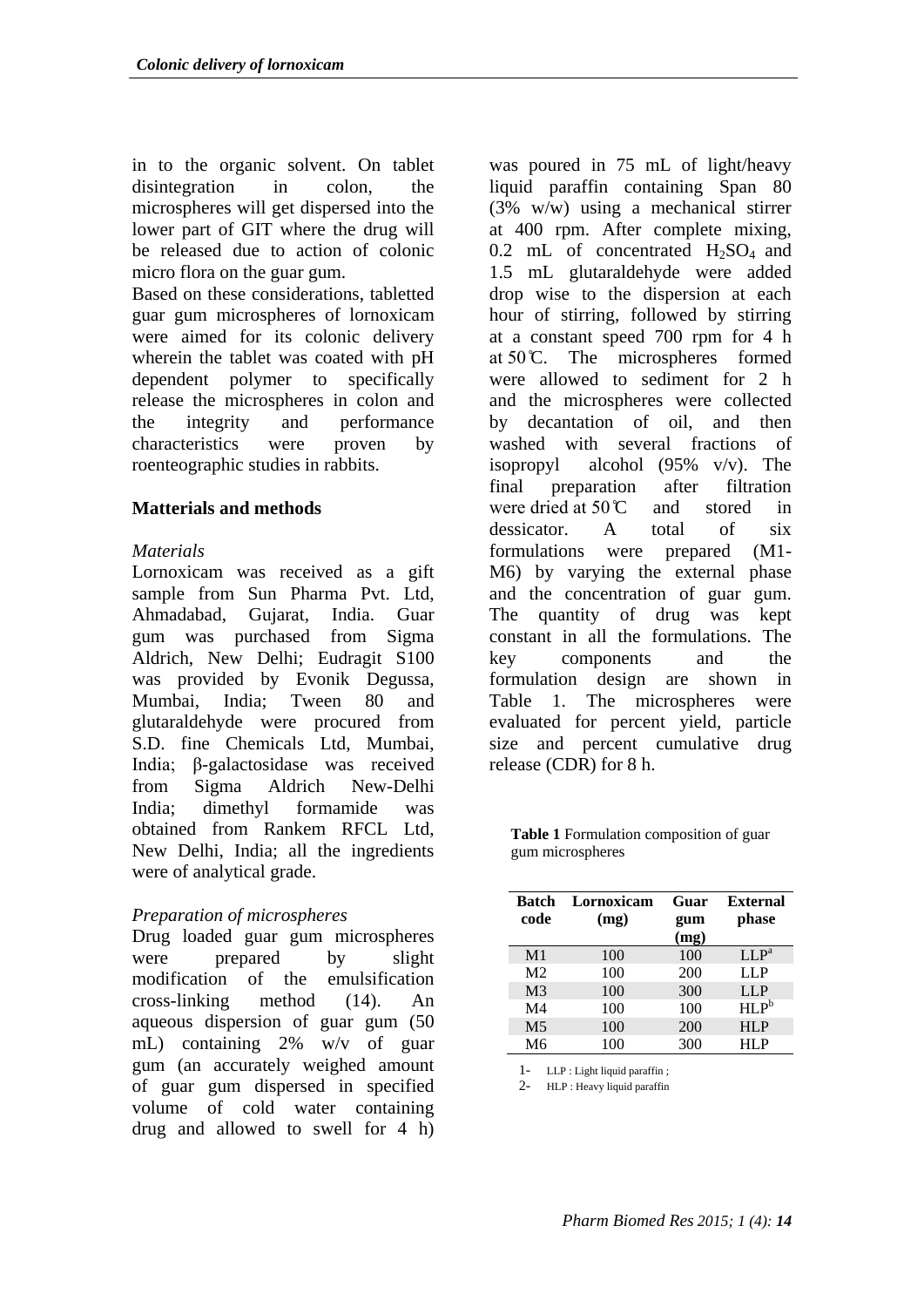# *Yield*

The yield was calculated against the dried weight of drug and polymer using equation 1:

Weight of microspheres Production Yield  $=$   $\frac{\text{weight of interest}}{\text{Weight of drug} + \text{Weight of Polymer}} \times 100$ (1)

## *Particle size*

The microspheres were subjected to particle size distribution study using optical microscope. The eye piece ocular micrometer (Metzer Biomedical and Electronics, Mumbai, India) of microscope was calibrated using a standard stage micrometer (Metzer Biomedical and Electronics, Mumbai, India). The sample was mounted on a slide and placed on the mechanical stage. The mean particle size was calculated by measuring more than 200 particles to estimate true mean (15).

## *Drug content and loading efficiency*

The drug loaded guar gum microspheres were first crushed using a glass mortar pestle. Microspheres theoretically equivalent to 10 mg of drug were weighed and extracted using 5 mL DMF. The resultant dispersion was vortexed for 10 min, followed by centrifugation (2000 rpm for 15 min) and the supernatant was analyzed spectrophometrically using UV absorption spectroscopy (Pharmspec 1700, Shimadzu, Kyoto, Japan) at 371 nm. The drug content and loading efficiency were calculated using following equations:

 $\% \, Drug \; Content = \frac{Practical \; drug \; content}{Theoretical \; drug \; content} \times 100$ (2)

Drug loaded in microspheres  $\times 100$ Loading Efficiency  $=$   $\frac{U(1)}{Total weight of microspheres}$ <br>(3)

## *Equilibrium swelling*

Weighed amount (100 mg) of microspheres was placed in phosphate buffer, pH 7.4 and allowed to swell to a constant weight. The microspheres were removed at specific time interval and blotted with tissue paper, and changes in weight were then calculated from equation 4:

$$
\alpha = \frac{wf - wi}{wi}
$$
  
(4)

Where,  $\alpha$  is the degree of swelling, W<sub>i</sub> is the initial weight of the microspheres and  $W_f$  is the weight of the microspheres at equilibrium swelling in the medium.

## *In vitro drug release*

Microspheres equivalent to 10 mg of drug were subjected to in vitro drug release study. The study was performed in 900 mL of phosphate buffer, pH 6.8 for 8 h using USP apparatus 1 (Basket type) with mesh size  $\#120$  at 150 rpm maintained at  $37 \pm 0.5$ ° C. Aliquots were withdrawn periodically at hourly interval till 8h and the sink conditions were maintained by adding equal amount of fresh release medium. The samples were analyzed spectrophotometrically at 371nm and % cumulative drug release versus time plots were constructed.

### *Selection and evaluation of best formulation*

The determinants of M1-M6 formulations were analyzed and best formulation was selected based on least particle size and maximum production yield and % cumulative drug release at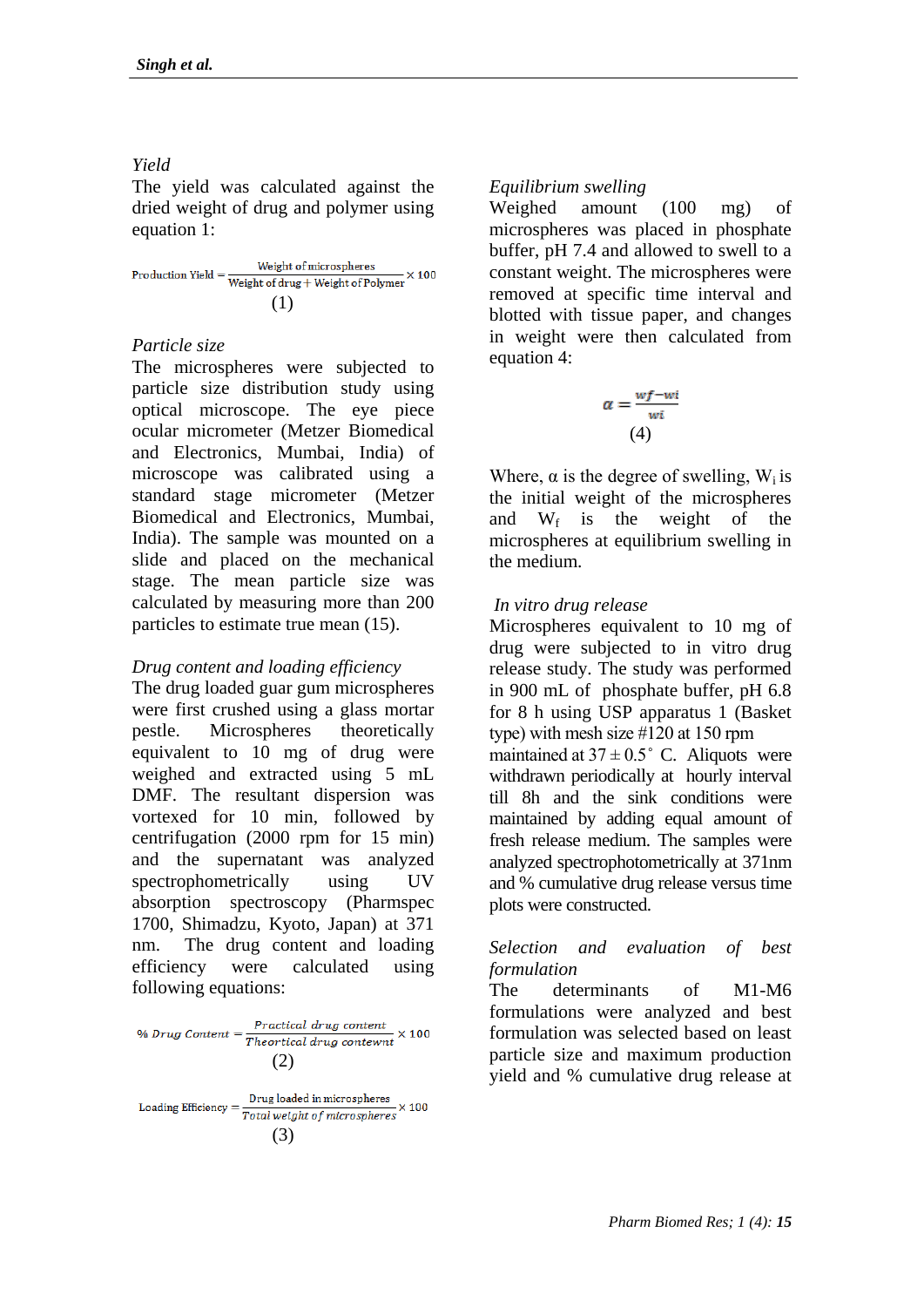8<sup>th</sup> hour. The selected formulation was evaluated for a series of pharmaceutical properties.

## *Scanning electron microscopy (SEM)*

The photomicrographs of pure drug, blank microspheres, best formulation (M1) and surface of best formulation were obtained by scanning electron microscopy to assess the morphological features of the microspheres and its surface before and after drug release (Model LEO 435 VF, LEO electron microscopy limited, Cambridge, England). The samples were prepared by sprinkling the microspheres on a double adhesive tape adhered to aluminium stub. Particles were coated with thin gold layer by sputter coater unit. Coating was done for 5-6 min under an argon atmosphere in order to make them conductive. The surface morphology of both blank microspheres and lornoxicam loaded microspheres was also visualized. Micrographs were obtained at 100 X to 2500X magnification with JEOL-5400, Tokyo, Japan.

## *Differential scanning calorimetry (DSC)*

Thermal behavior of lornoxicam, guar gum and M1 was estimated by Differential scanning calorimeter Q10 V9.4 Build 287 (TA Instruments, New Castle, DE, USA)**.** The instrument was equipped with an intracooler to assess the changes in chemical properties of powders. An indium standard was used to calibrate the temperature and enthalpy scale in the instrument. A continuous inert atmosphere is maintained by giving nitrogen at a flow

rate of 60 mL/min. The samples were sealed using aluminium pans with heating rate of  $10^{\circ}$ C /min. Temperature range of 0-450  $\degree$ C was also maintained.

## *Diffuse reflectance spectroscopy*

To analyze the chemical interaction between the excipients and drug, diffuse reflectance spectroscopy analysis was performed. The samples of lornoxicam, guar gum, blank microspheres and drug loaded microspheres along with their physical mixtures diluted with KBr in the ratio 1:9 and placed in a sample cup mounted in the instrument. The resultant spectrographs were recorded in terms of transmittance mode (%T) using FTIR spectrophotometer (Shimadzu FTIR-8400, Kyoto, Japan with DRS attachment) in the range of 400 and  $4000 \text{ cm}^{-1}$ .

## *Tabletting of optimized microspheres (M1)*

The optimized drug loaded formulation of microspheres was compressed into tablets using microcrystalline cellulose (Avicel® PH 301) and guar gum as diluents. PVP K30  $(5 \% \text{w/v} \text{ solution})$ was used as binder and aerosil as flow promoter. Composition of the tabletted microspheres (Batches F1–F6) is shown in Table 2. All the ingredients were mixed in the required amount and the tablets were compressed by direct compression technique using single station electrically operated tablet punching machine (Jindal Industries, Ambala, India).

## *Physical characterization of tablets*

The tablets were evaluated for weight variation, thickness and hardness. In all, 10 tablets from each formulation were determined using an electronic balance (Sansui Electronics, Parwanoo, India) to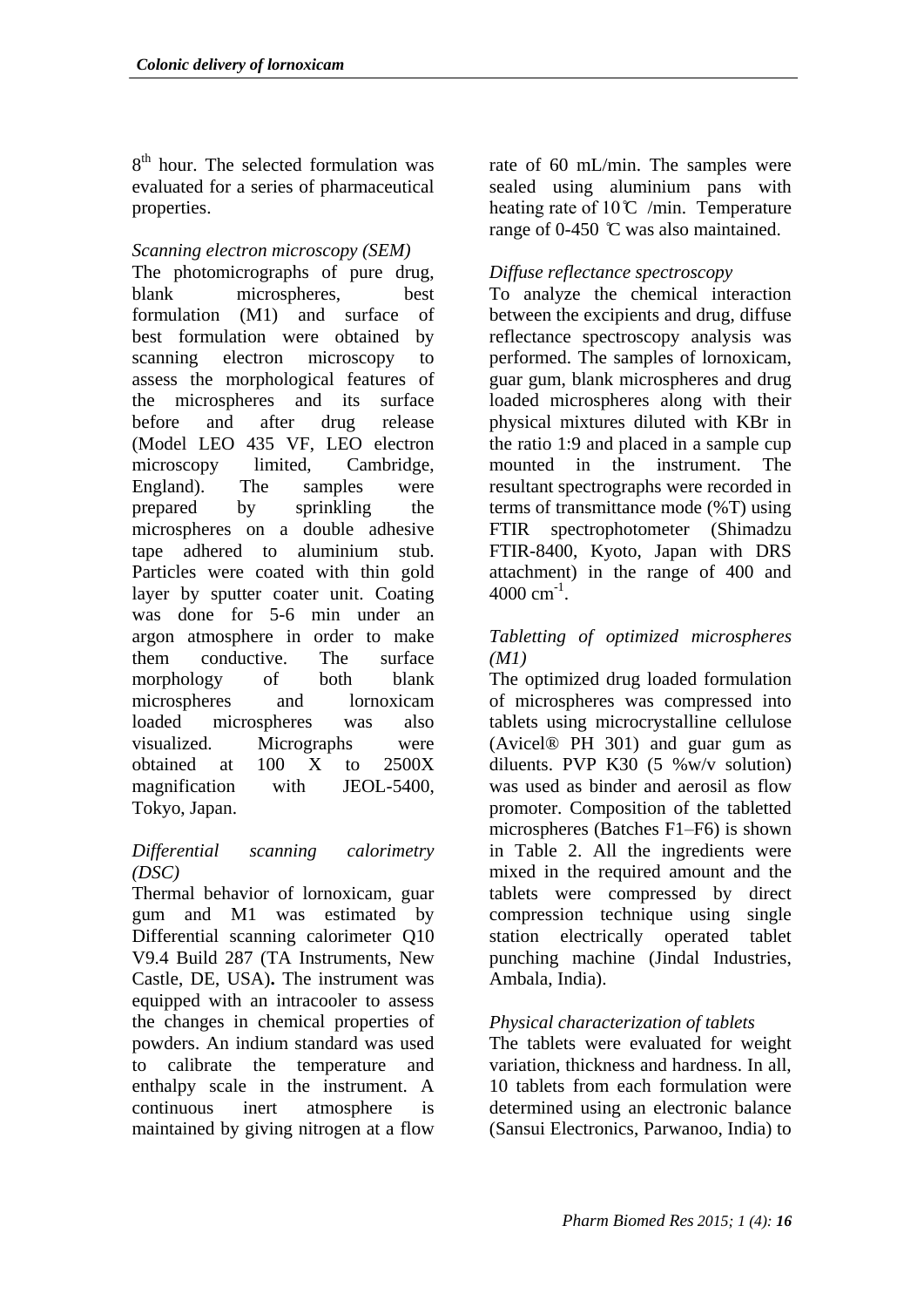| <b>Batch</b><br>Code | Particle size<br>$(\mu m)$ | Yield<br>$\frac{9}{6}$ | Drug content<br>$($ %) | Loading<br>efficiency<br>$\frac{9}{6}$ | $%$ CDR $^{\circ}$ at<br>$8^{th}$ h | <b>Degree</b><br>of<br>swelling | Zero<br>order<br>$(r^2)$ | First<br>order<br>$(r^2)$ | Matri<br>X<br>$(r^2)$ | <b>Peppas</b><br>$(r^2)$ |
|----------------------|----------------------------|------------------------|------------------------|----------------------------------------|-------------------------------------|---------------------------------|--------------------------|---------------------------|-----------------------|--------------------------|
| M <sub>1</sub>       | $143.2 + 2.34$             | $57.50 + 0.36$         | $62.77 \pm 1.06$       | $49.46 + 0.45$                         | $79.91 + 0.32$                      | 0.40                            | 0.909                    | 0.932                     | 0.999                 | 0.538                    |
| M <sub>2</sub>       | $190.8 + 1.51$             | $62.50 + 0.76$         | $67.93 \pm 1.47$       | $32.52 + 0.65$                         | $74.36 + 0.62$                      | 0.50                            | 0.884                    | 0.841                     | 0.978                 | 0.963                    |
| M <sub>3</sub>       | $232.2 + 6.18$             | $65.17 + 0.54$         | $71.41 + 1.24$         | $23.21 + 0.32$                         | $70.68 + 0.37$                      | 0.60                            | 0.936                    | 0.790                     | 0.980                 | 0.862                    |
| M <sub>4</sub>       | $154.8 + 4.98$             | $56.21 + 0.81$         | $64.74 + 0.23$         | $46.43 + 0.94$                         | $80.93 + 0.25$                      | 0.50                            | 0.901                    | 0.822                     | 0.9947                | 0.8211                   |
| M <sub>5</sub>       | $209.7 + 2.03$             | $60.92 + 0.12$         | $66.38 + 0.58$         | $30.39 + 0.75$                         | $73.05 + 0.24$                      | 0.70                            | 0.8973                   | 0.8963                    | 0.9932                | 0.9912                   |
| M6                   | $2754 + 717$               | $64.68 + 0.54$         | $70.74 + 0.73$         | $23.61 + 0.64$                         | $67.79 + 0.41$                      | 0.90                            | 0.9515                   | 0.8807                    | 0.9924                | 0.9810                   |

**Table 2** Evaluation parameters of lornoxicam loaded microspheres

\*CDR: Cumulative Drug Release

verify the uniformity of weight. The mean weight was expressed in mg. For each formulation, the hardness of tablets was examined using a Pfizer type hardness tester to measure the crushing strength of the tablets. The mean hardness was calculated and expressed as kg. The thickness of the tablets was measured using vernier caliper (Mituyoto, Japan). Ten tablets of each formulation were used and the mean thickness was expressed in mm.

### *Drug content*

The drug content determination was carried out by crushing tablets  $(n=3)$ and powder equivalent to 10 mg of drug was taken and extracted using 5 mL DMF. The solution was filtered, suitably diluted with phosphate buffer, pH 6.8 and analyzed spectrophotometerically at 371 nm.

## *Coating of tableted microspheres*

The coating of tabletted microspheres was done with Eudragit S100 by dip coating method. The tablets were dipped in the solution of Eudragit S100 and were air dried for 15, 30 and 60 min

respectively after each coating followed by drying in Hot air oven (HICON, Grover Enterprises, New Delhi, India) at  $50 \pm 0.5$  °C. To check the integrity of coating, the tablets were stirred in dissolution vessel of USP 1 apparatus sequentially in 900 ml in 0.1 N HCl buffer, pH 1.2 for 2h and in phosphate buffer, pH 7.4 for next 6 h.

### *In vitro drug release*

*In vitro* drug release study was performed in USP drug release basket type apparatus. The study was conducted in 0.1 N HCl buffer, pH 1.2 for 2 h, phosphate buffer, pH 7.4 for 6 h and phosphate buffer, pH 6.8 with  $\beta$ galactosidase enzyme, 120 IU for 12 h in a sequential manner. The test conditions were 900 mL of media stirred at 50 rpm and temperature was maintained at  $37 \pm 0.5$  °C. Aliquots were withdrawn at predetermined intervals and sink condition was maintained by addition of equal quantity of fresh media. Each sample was then analyzed in triplicate at 371 nm. On the basis of percent cumulative drug release profile the best tablet was selected and subjected to i*n vivo* roengenography.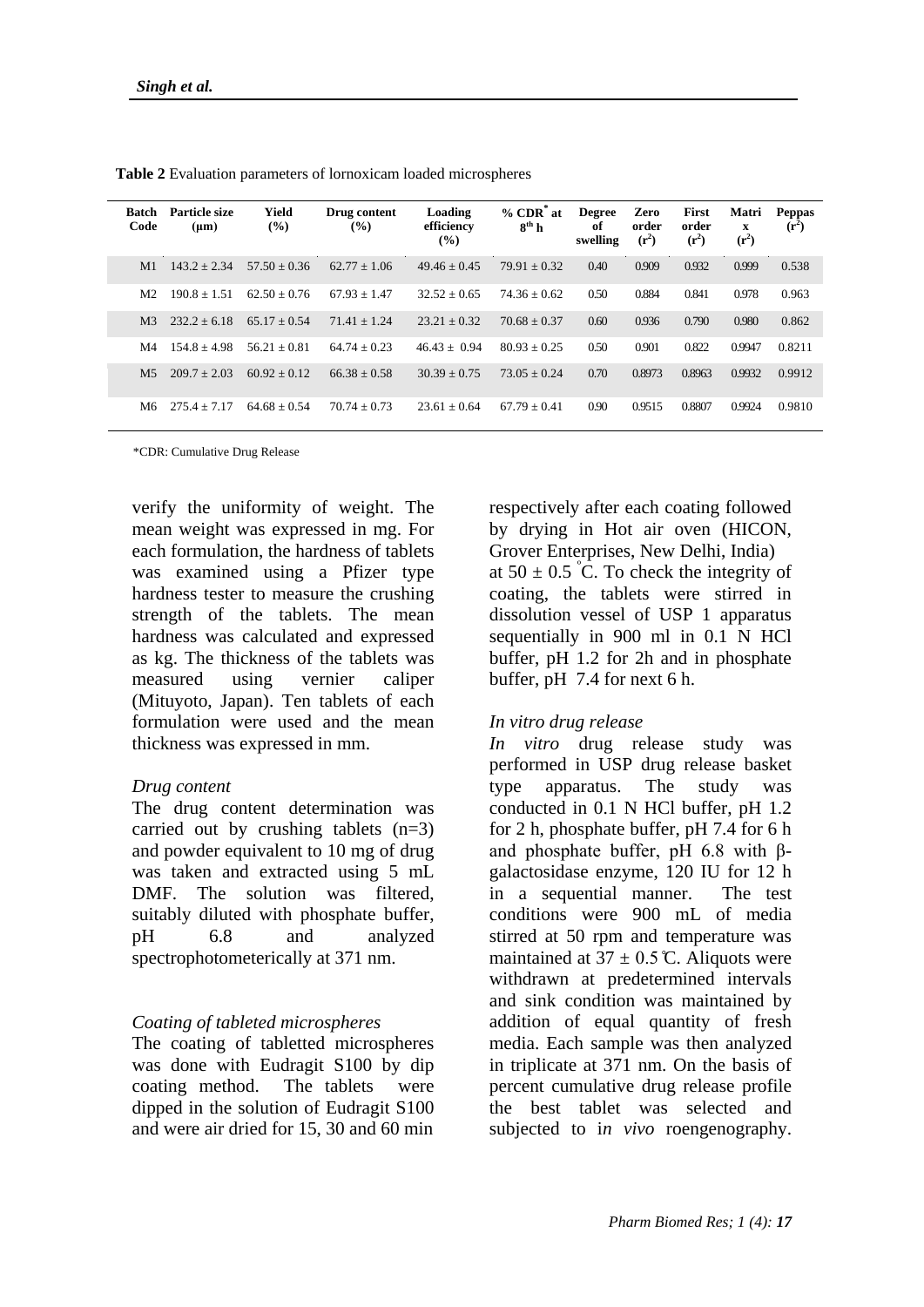## *In vivo roentengenography*

*In vivo* roentegenography study was done to prove the concept of colon targeting of the developed formulation. According to the protocol no (IAEC/RAP/3964) approved by the institutional Animal Ethics Committee, Rajiv Academy for Pharmacy, Mathura, India, three New Zealand white rabbits, weighing 3-3.5 kg, were used for the study. For the study the guar gum microspheres prepared by partially replacing lornoxicam with radioopaque barium sulphate and these microspheres were used for the compression of tablets. The enteric coating of prepared tablets was done according to the optimized batch. All rabbits were placed on overnight fasting with free access of water under 12 h light/dark cycles. After an overnight fasting, tabletted microspheres were administered to rabbit with 10 mL of water. X- Ray images were periodically (0-10 h) taken to traces the movement and behaviour of the tabletted microspheres in the GIT. X Ray images were taken in prone position by using L&T Vision 100 (Carm) X-Ray machine (Larsen & Turbo Limited, Mumbai, India), at 64 mAs and 63 kV voltage.

## **Results**

A total of six formulations (M1-M6) were developed by varying the concentration of guar gum and the external phase. The developed microspheres were evaluated for particle size, loading efficiency and *in vitro* drug release.

# *Yield*

The yield of guar gum microspheres was found to be in the ranged between  $57.50 \pm 0.36\%$  and  $65.17 \pm 0.54\%$ (Table 2). For a given type of external phase and constant amount of the drug, an increase in the guar gum concentration led to an increase in the yield the concentration of guar gum.

# *Particle size*

The particle size of prepared microspheres was found in the range of  $143.2 \pm 2.34$  to  $275.4 \pm 7.17$  um (Table 2). It was worth mentioning that the particle size of the microspheres was directly proportional to the polymer concentration.

## *Drug content and loading efficiency*

The drug content ranged between 62.77  $\pm$  1.06 and 71.41  $\pm$  1.24%. An increase in concentration of gaur gum resulted in increase in the drug content while an inverse relation was observed between the concentration of guar gum and loading efficiency (Table 2). At a given constant drug amount, on increasing the concentration of guar gum more amount of polymer was available for encapsulation of drug.

## *Equilibrium swelling*

Swelling ability is a parameter that indicates quick availability of drug solution for diffusion. The swelling index was found to be in the range of 0.40 to 0.90 (Table 2).

## *In vitro drug release*

The percent cumulative drug release in phosphate buffer, pH 6.8 was found to be in range  $70.68 \pm 0.37\%$  (M3) to  $80.93 \pm 0.25\%$  (M4) suggesting the ability of microspheres to release most of its entrapped drug (Table 2). The *in vitro* release of drug was characterized by initial fast release for 1.5 h followed by a sustained release till next 7 h (Fig. 1). In order to elucidate the release mechanism, the *in vitro* release data was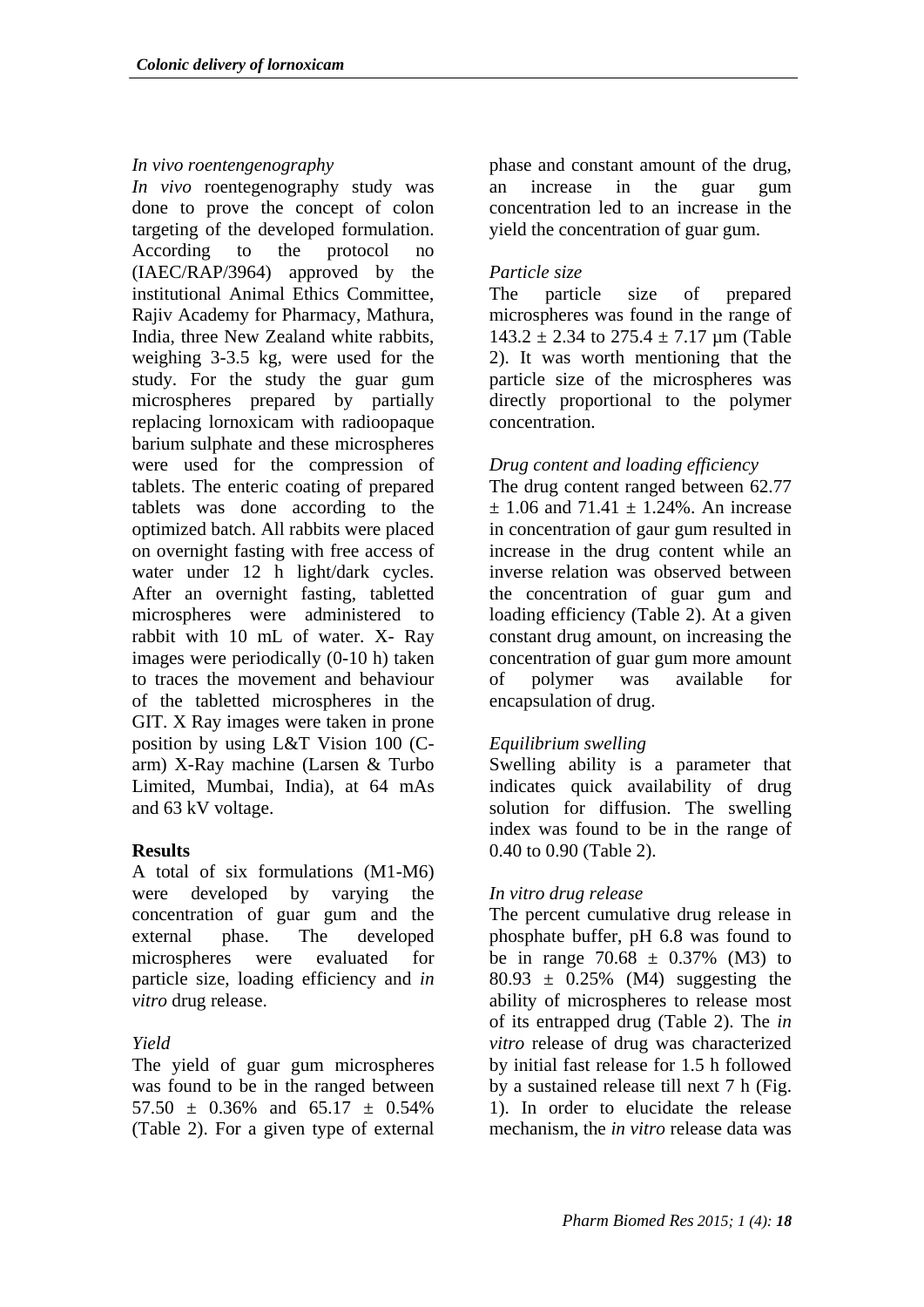

**Figure 1** Comparative *in vitro* drug release profiles of lornoxicam loaded microspheres in phosphate buffer, 6.8 for 8 h at  $37 \pm 0.5$  °C.

subjected to model fitting and the  $r^2$ values (0.9780-0.9992) indicated that data best fitted matrix type release (Table 2). The results are consistent with widely published results on the matrix type release mechanism for microspheres.

#### *Selection of optimized microspheres*

On the basis of least particle size, highest drug loading, and high cumulative drug release M1 formulation was selected as the best formulation. Furthermore, in order to develop it as a tablet its powder properties were determined.

### *Scanning electron microscopy*

Pure lornoxicam was rhombic shaped crystals (Fig. 2a) whereas the blank microspheres were discrete and spherical (2c). The enlarged view of drug loaded microspheres (2d) at 500X

depicted spherical particles apparently smooth surfaced. However the magnified view of drug loaded microspheres (2b) shows polymeric folds, depressions and pitted surface probably an effect of processing variables.

### *Differential Scanning Calorimetry*

DSC analysis of pure drug, guar gum, physical mixture and drug loaded microspheres was carried out and the results depict the thermal changes of interaction during the preparation of microspheres. A sharp exothermic peak of pure lornoxicam was recorded at 219.09 ºC (Fig. 3a) corresponding to its melting point. The thermogram of gaur gum showed a broad endothermic peak (3b) at 106.25 ºC. In their physical mixture, the peaks of lornoxicam and guar gum were clearly recorded with insignificant influence on each other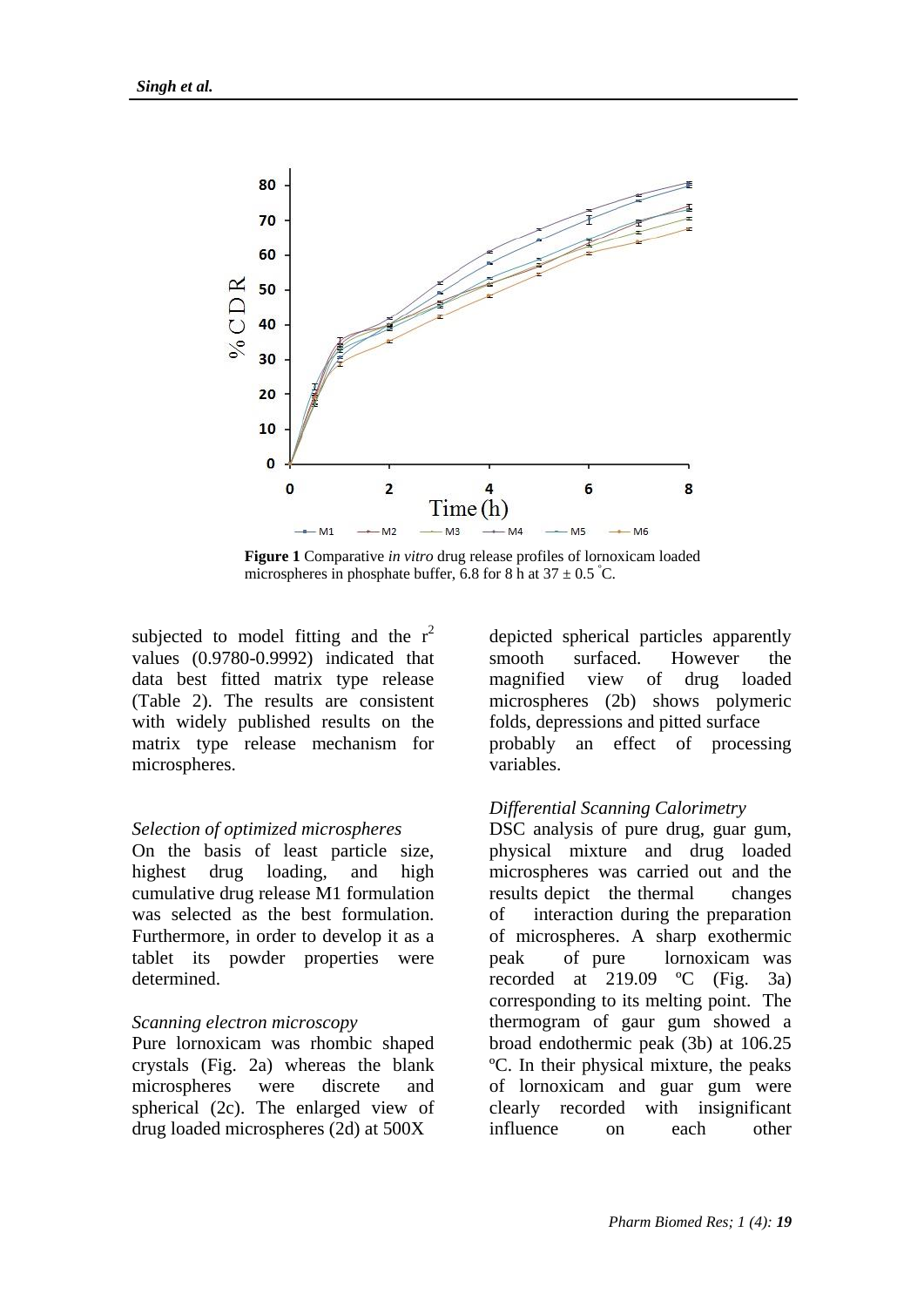

**Figure 2** Scanning electron micrographs (a) pure lornoxicam, (b) surface of intact microspheres, (c) drug loaded microspheres, and (d) blank microspheres



Figure 3 Differential scanning thermograms of (a) pure lornoxicam, (b) guar gum, (c) physical mixture, and (d) drug loaded microspheres.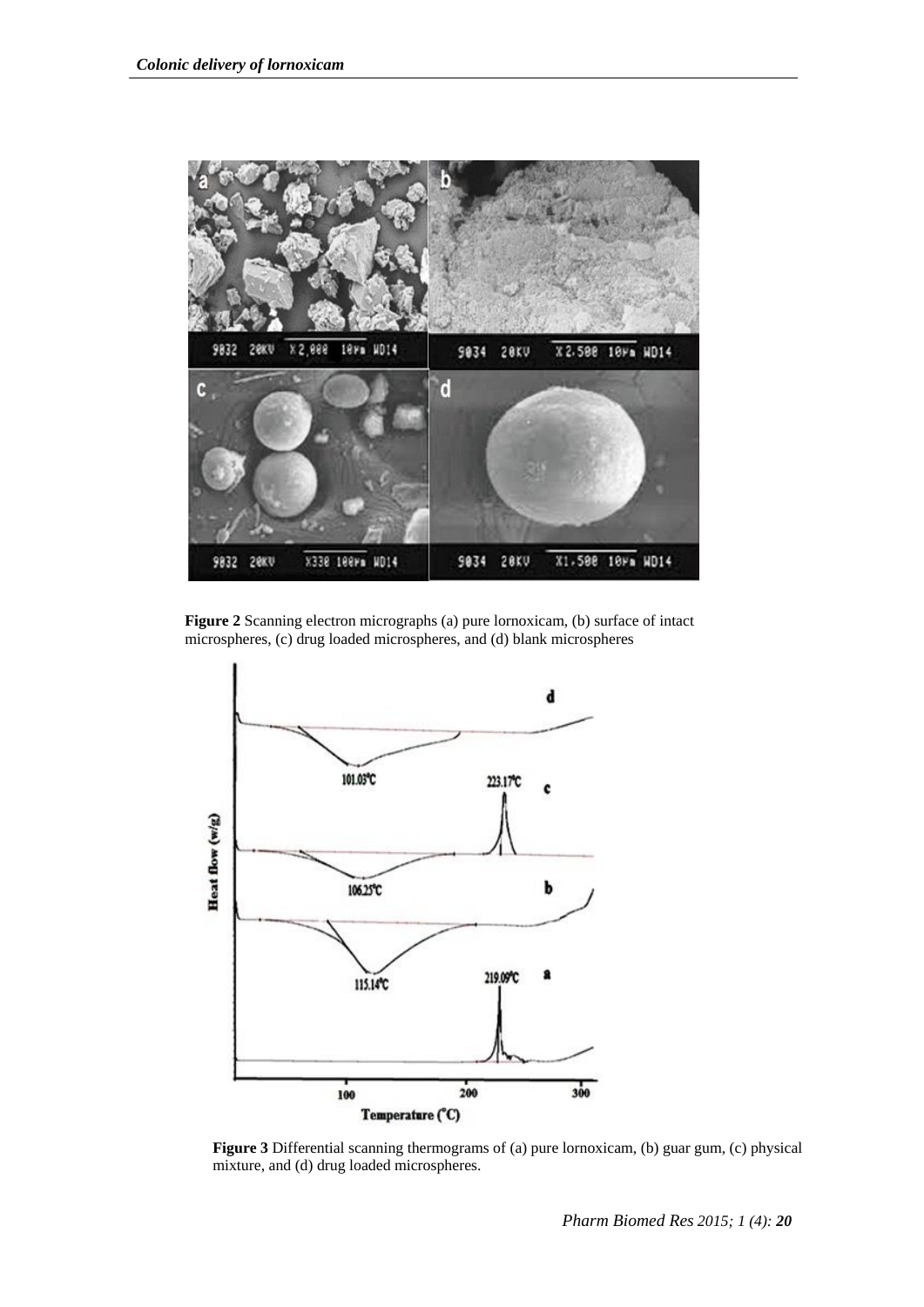(3c). The peaks corresponded to 223.17 ºC and 106.25 ºC respectively.

## *Diffuse reflectance spectroscopy (DRS)*

The blank microspheres and the drug loaded microspheres along with appropriate reference samples were subjected to infrared radiation to assess the interaction between the drug and polymer in microspheres. Lornoxicam showed the characteristics peaks (Fig. 4a) of N-H bending  $(1637.45 \text{ cm}^{-1})$ , free OH  $(3650.82 \text{ cm}^{-1})$ , C-Cl  $(626.82 \text{ cm}^{-1})$ ,  $S=O$  asymmetric  $(1332.72)$  $\text{cm}^{-1}$ ) and  $C-N$  aromatic  $(1238.21$  $\text{cm}^{-1}$ ). The DRS spectrum of guar gum **(**Fig. 4B**)** demonstrated a characteristic peak at  $3550 \text{ cm}^{-1}$  for -OH stretching vibration and water involved in hydrogen bonding, whilst the peak at  $1151 \text{ cm}^{-1}$  was due to the CO bond.

The peak observed in the spectrum between  $800$  and  $1200$  cm<sup>-1</sup> demonstrated highly coupled C-C-O, C-O-H and C-O-C stretching modes of polymer backbone. The DRS spectrum of the physical mixture of lornoxicam and guar gum was an additive spectrum of both due to the intermixing of the peaks. The blank microspheres showed characteristic peaks of guar gum however, the peak at  $3550 \text{ cm}^{-1}$ was subdued probably due to cross linked matrix. The peaks related to the drug were not present in the blank microspheres. On the other hand the drug related peaks were clearly identifiable in the drug loaded microspheres (M1) though the intensity of the peaks were less than those observed with pure drug but were of same intensity as that of the physical mixture.



**Figure 4** Diffuse Reflectance spectra of lornoxicam, guar gum, physical mixture, blank microspheres and drug loaded microspheres.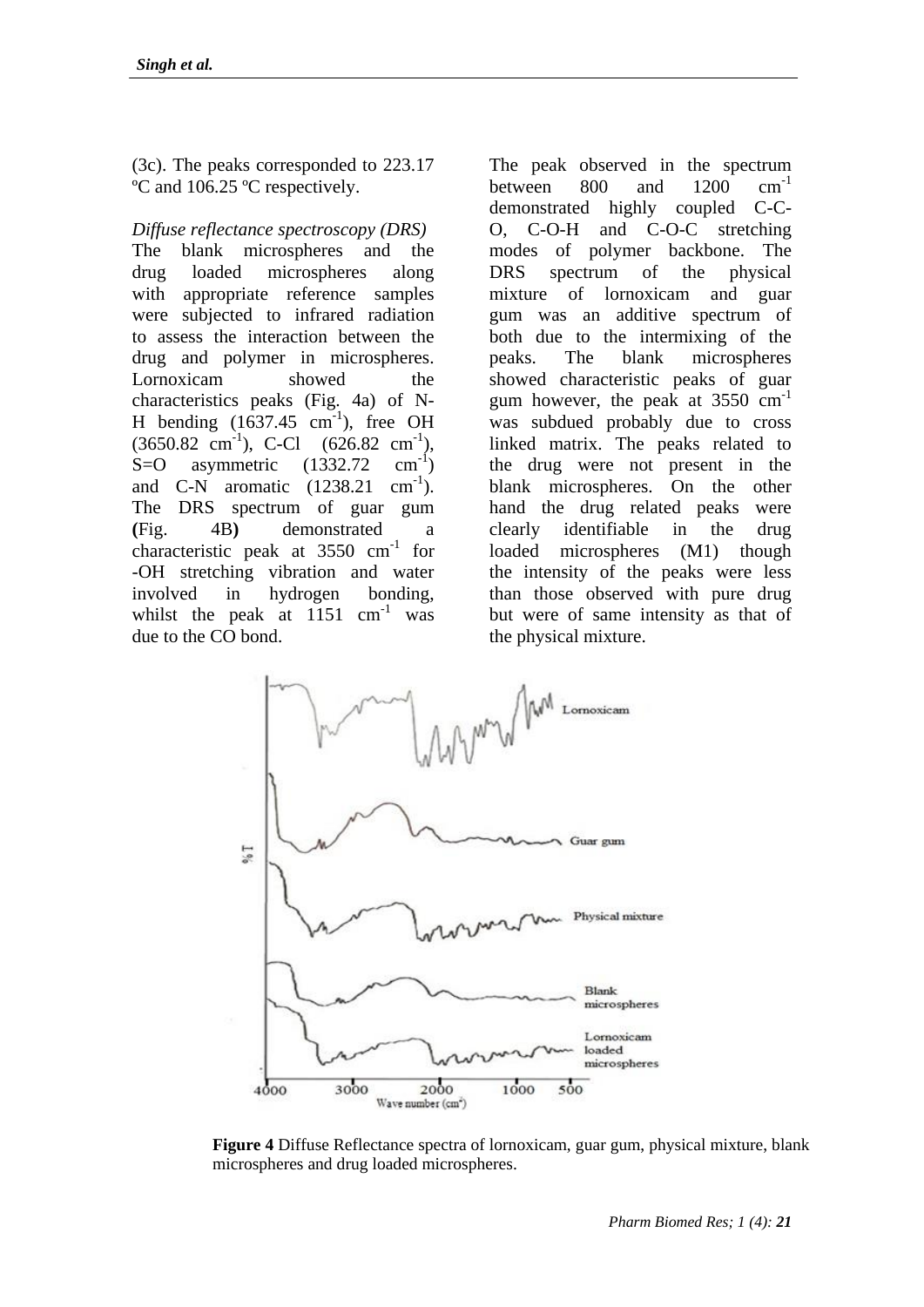#### *Tabletted microspheres*

The optimized formulation of lornoxicam loaded guar gum microspheres was tabletted using guar gum and microcrystalline cellulose as two separate diluents (Table 3). The tabletted microspheres were subjected to various tablet evaluation parameters and the results of the tests are given in table 4.

### *Optimization of coating integrity*

The formulation M1F3 was subjected to Eudragit S coating and results are given in table 5. The formulation did not retain its intactness 0.1 N HCl buffer, pH 1.2 for 2 h when the number of coat was 1 and the drying time was 15 min.

But when the number of coats increased to 2 and drying time was 15 min the formulation remained intact in 0.1 N HCl buffer, pH 1.2 for 2 h but not in phosphate buffer, pH 7.4 (Table 5). Further on increasing the number of coats and drying time it was found that with 3 coats and 60 min drying time the coating integrity was maintained in HCl buffer, pH 1.2 for 2 h and in phosphate buffer, pH 7.4 for 6 h. Thus these were selected as optimized coating conditions and all the formulations were dip coated with Eudragit S100 maintaining the three coats with a drying time of 60 min.

**Table 3** Formulation composition of colon targeted lornoxicam microspheres (equivalent to 10 mg drug) loaded tablets.

| Ingredient<br>(mg)       | <b>M1F1</b>    | <b>M1F2</b>    | <b>M1F3</b> | <b>M1F4</b> | <b>M1F5</b>                   | <b>M1F6</b> |
|--------------------------|----------------|----------------|-------------|-------------|-------------------------------|-------------|
| <b>PVP K 30</b>          | 10             | 15             | 20          | 10          | 15                            | 20          |
| Aerosil                  | $\mathfrak{D}$ | $\mathfrak{D}$ | 2           | 2           | $\mathfrak{D}_{\mathfrak{p}}$ | 2           |
| Diluent<br>(q.s. 100 mg) | GG             | GG             | GG          | <b>MCC</b>  | MCC.                          | <b>MCC</b>  |

**Table 4** Characterization of colon targeted lornoxicam microspheres loaded tablets

| <b>Formulation</b><br>code | Uniformity of<br>weight<br>$mg \pm S.D$ | <b>Thickness</b><br>$mm \pm SD$ | <b>Friability</b><br>$($ %) | <b>Hardness</b><br>$(kg/cm2 \pm S.D)$ | Drug content   |
|----------------------------|-----------------------------------------|---------------------------------|-----------------------------|---------------------------------------|----------------|
| M1F1                       | $101.0 + 7.25$                          | $2.04 + 0.05$                   | 0.92                        | $3.44 + 0.30$                         | $95.42 + 0.21$ |
| M1F2                       | $99.5 + 6.95$                           | $2.04 + 0.06$                   | 0.80                        | $3.75 + 0.42$                         | $94.56 + 0.34$ |
| M1F3                       | $100.5 + 3.94$                          | $2.01 + 0.00$                   | 0.71                        | $4.70 + 0.50$                         | $94.71 + 0.46$ |
| M1F4                       | $98.5 + 5.87$                           | $2.09 + 0.01$                   | 0.85                        | $3.60 + 0.28$                         | $95.54 + 0.55$ |
| M1F5                       | $98.5 + 6.40$                           | $2.11 + 0.01$                   | 0.70                        | $3.95 + 0.36$                         | $96.65 + 0.22$ |
| M <sub>1F6</sub>           | $102.0 + 6.40$                          | $2.03 + 0.04$                   | 0.54                        | $4.30 + 0.31$                         | $96.34 + 0.45$ |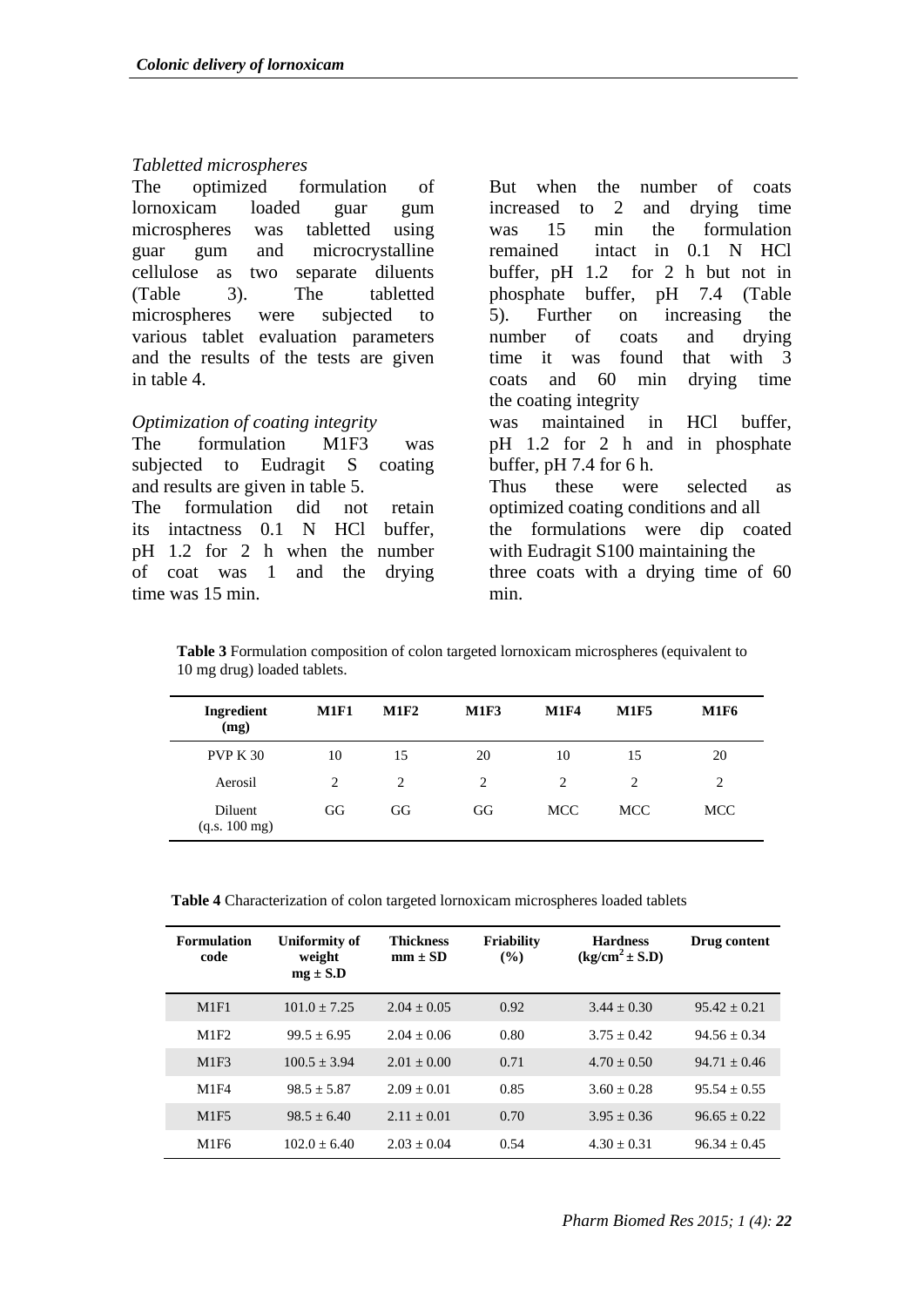| <b>Number</b><br>of | Drying time after each<br>coating | <b>Coating integrity</b>           |                                    |  |  |
|---------------------|-----------------------------------|------------------------------------|------------------------------------|--|--|
| coating             | (min)                             | 0.1 N HCl buffer, pH 1.2<br>for 2h | Phosphate buffer,<br>pH 7.4 for 6h |  |  |
| 1                   | 15                                |                                    |                                    |  |  |
|                     | 30                                |                                    |                                    |  |  |
|                     | 60                                |                                    |                                    |  |  |
| $\overline{2}$      | 15                                | $^{+}$                             |                                    |  |  |
|                     | 30                                | $^{+}$                             |                                    |  |  |
|                     | 60                                | $^{+}$                             |                                    |  |  |
| 3                   | 15                                | $\! + \!\!\!\!$                    |                                    |  |  |
|                     | 30                                | $^{+}$                             |                                    |  |  |
|                     | 60                                | $^{+}$                             | $^{+}$                             |  |  |

**Table 5** Optimization of coating of tableted microspheres

#### *In vitro drug release*

The *in vitro* drug release profiles of coated tabletted microspheres (Fig. 5) showed no drug release in HCl buffer, pH 1.2 for 2 h and in  $< 20\%$ release in phosphate buffer, pH 7.4 for another 6 h because of the coating. Poor release of lornoxicam can be attributed to the Eudragit S100 coat in the all the formulations.

### *In vivo roentgenography*

For the proof of concept of colon targeting, the roentegenographic study was performed in rabbits. The enteric coated tabletted microspheres were found to be intact in stomach 2 to 4 h ( Fig.6a and b respectively) which clearly indicates that the enteric coating of eudragit S100 was able to protect the release of microspheres in the gastric environment.

#### **DISCUSSION**

### *Formulation considerations*

Several methods are reported for the development of microspheres, but the multiparticulate carriers of natural polymers especially those of protein and carbohydrates are best prepared by single emulsion technique. The natural polymer guar gum was dispersed in aqueous media followed by dispersion in liquid paraffin. In the second step cross- linking of dispersed globule was carried out. The cross linking can be achieved by heat or by using chemical cross linkers like glutaraldehyde, formaldehyde and di acid chloride (16). Based on these considerations, the microspheres were designed using guar gum as a polymer of choice as it is abundantly available and is obtained naturally from *Cyamopsis tetragonolobous.* Family: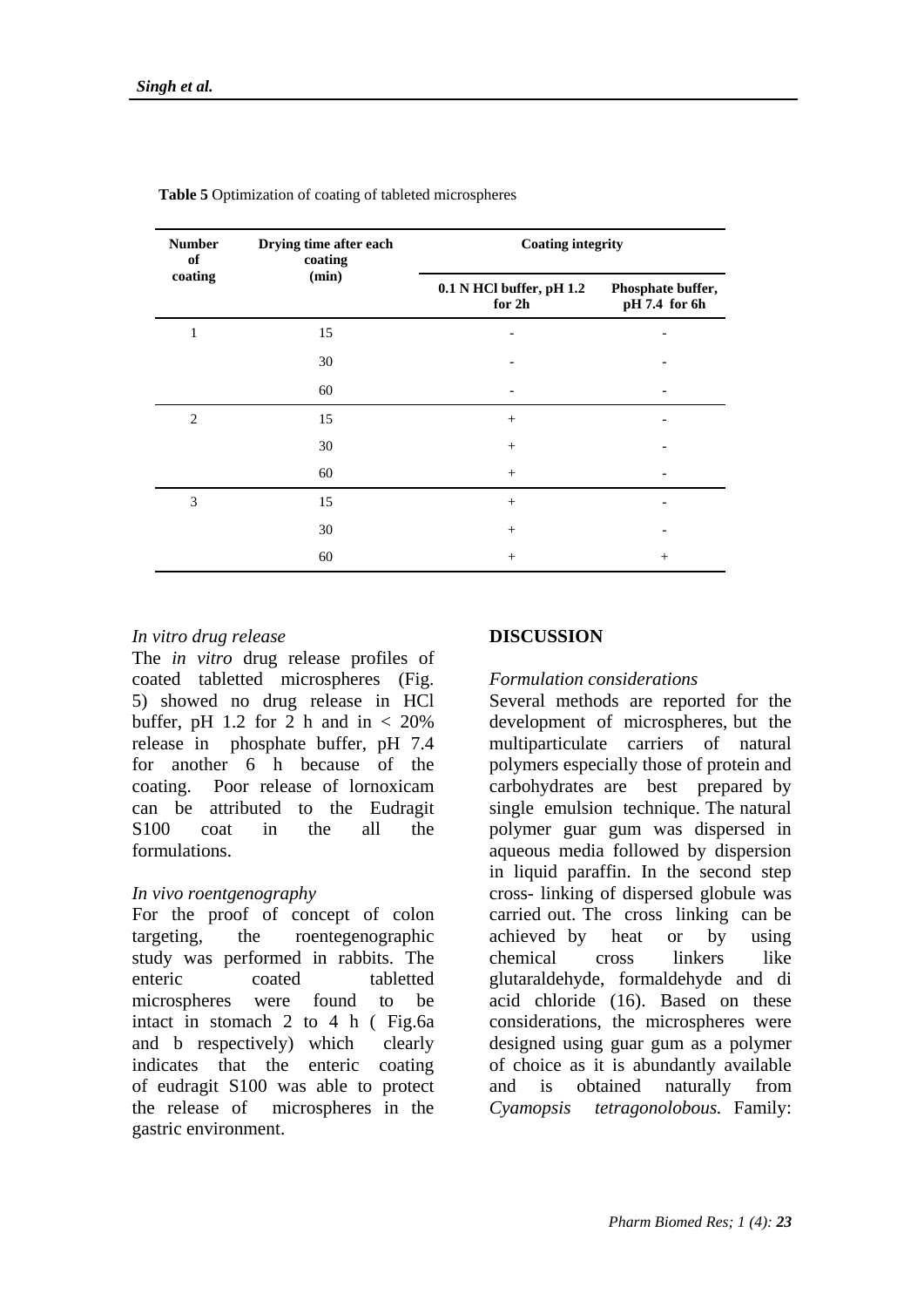

**Figure 5** *In vitro* drug release profiles of tabletted microspheres, sequentially in 0.1 N HCl buffer, pH 1.2 for 2 h, phosphate buffer, pH 7.4 for 6 h and phosphate buffer, pH 6.8 with β-galactosidase till 12 h at  $37 \pm 0.5^{\circ}$ C using basket apparatus.



**Figure 6** *In vivo* roentegenographic study of Eudragit S coated tabletted microspheres ( a) after 2 h of administration in stomach, b) at 4th h in stomach, c) after 6 h in small intestine, d) at 7th h in small intestine, e) at 8th h at the ileocaecal junction, and (f) At 10th h in colon.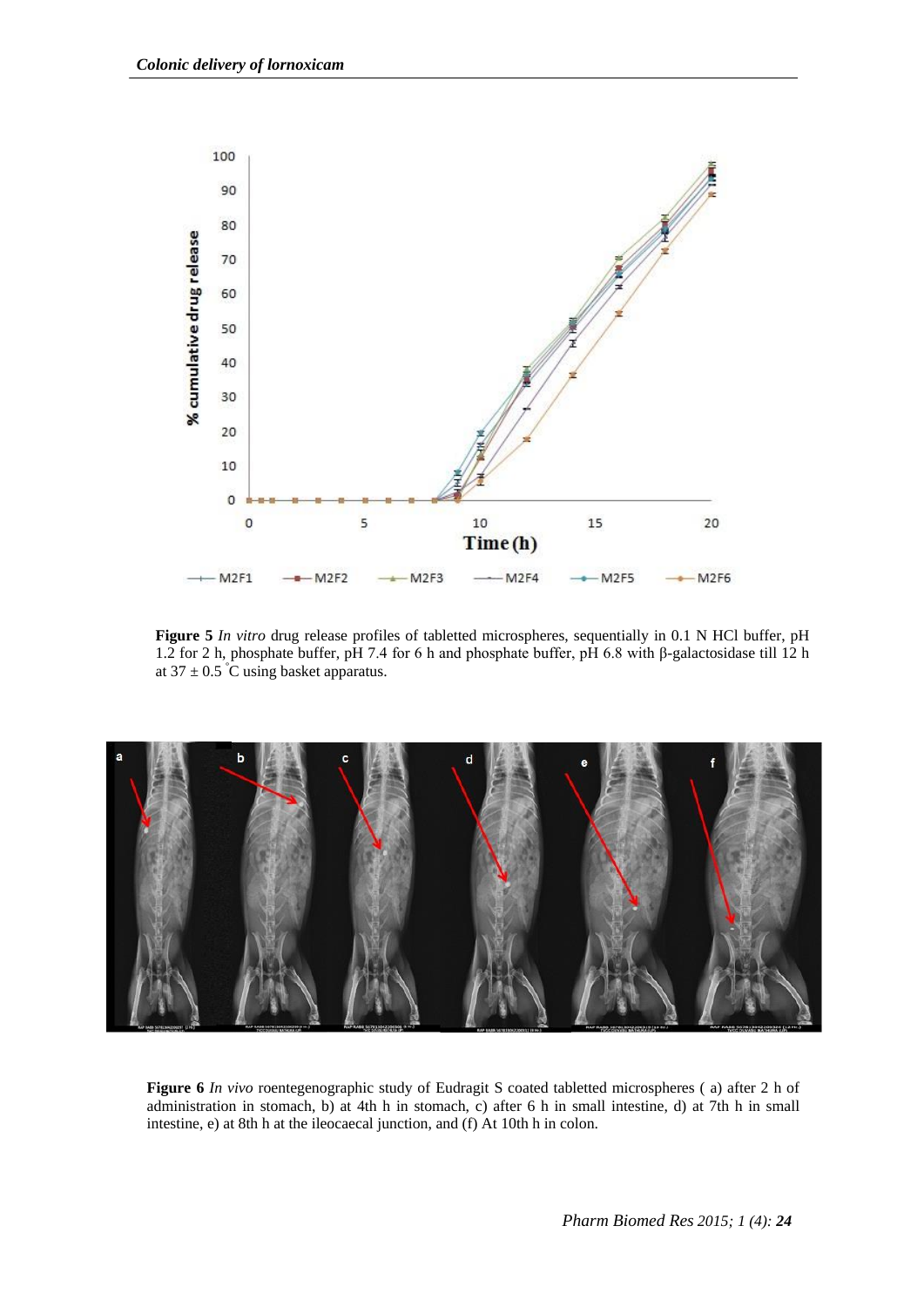Leguminosae). Guar gum has been extensively employed for colonic delivery (17), as on exposure to gastrointestinal fluid; it hydrates to form a viscous gel layer that slows down seeping in of the physiological fluid towards the core. This makes it efficient enough to prevent the release of drug in physiological environment of the stomach and the small intestine and thereby releasing the drug in colon (18). For hardening the microspheres, glutaraldehyde was used as cross linking agent which causes cross linking by reacting with hydroxyl group of galactose and mannose unit of guar gum. The effect can be explained as: at lower concentration of guar gum less viscous dispersion is produced which gets easily and rapidly mixed with the oily phases due to which the drug was precipitated and less droplets are formed (19).

As the concentration of guar gum increased, the particle size also increased. An increase in guar gum concentration increased and the polymer dispersion became thicker due to enhancement in the viscosity. Consequently larger droplets were formed and the particle size was increased. Additionally, as the polymer concentration increased, more amount of polymer was present for the encapsulation and this led to enhancement in particle size. The results are similar to those reported by Wu et al (20) on chitosan microspheres as well as to our earlier report on piroxicam microspheres (19). The effect of the type of the external phase on particles was evident by larger sized particles obtained when heavy liquid paraffin was used in comparison to light liquid paraffin; but the effect was insignificant.

As the drug: polymer ratio increased the polymer concentration in organic phase increased the diffusional resistance to the drug molecules from organic phase to aqueous phase, thus more drug was entrapped in the polymeric dispersion. On the other hand the results of decrease in loading efficiency on increasing guar gum are consistent with the reports of Rahman et al. (21). The decrease in loading efficiency can be attributed to cross linking density of guar gum. More the guar gum, more is cross linking density that resulted in production of rigid microspheres, thereby reducing the free volume spaces within the polymer matrix and hence a reduction loading efficiency (22). Furthermore, the swelling index was directly proportional to polymer concentration; as the polymer concentration increased swelling index increased; as also observed by Yadav *et al*. (23) in their report on biodegradable starch microspheres.

*In vitro* release of the drug from the microspheres showed biphasic release pattern which is characteristic of matrix diffusion kinetics. The constant release of the drug in sustained manner in later phase was a result of the diffusion of the drug from the matrix of microspheres (24). The release of drug from microspheres is reported to be dependent on the swelling property of polymer. More the swelling, lower the release. The release profile of guar gum microspheres in phosphate buffer, pH 6.8 for 8 h clearly indicates that guar gum slowed down the release of lornoxicam from the microspheres. It was observed that as the drug: polymer ratio varied from 1:1 through 1:3, the rate of drug release decreased (Fig. 1). On increasing the guar gum concentration, a decrease in the release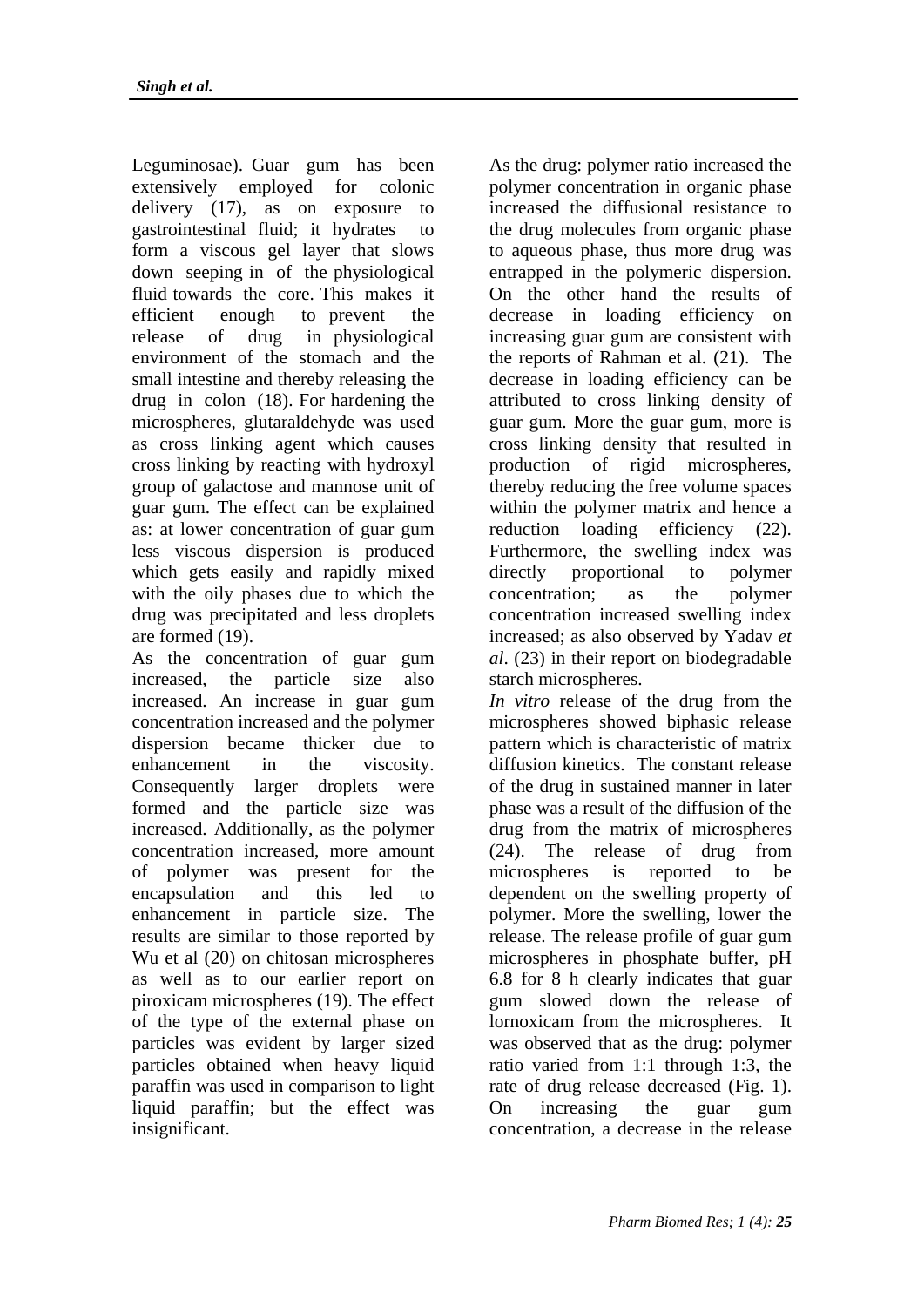rate was observed as a result of the increase in thickness of matrix, thereby increasing the path length that the drug passed through the surface of the microspheres (25). On the basis of least particle size, highest drug loading, and high cumulative drug release M1 formulation was selected as the best formulation.

The formulation was visualized by SEM and characterized by DSC and DRS. Spherical particles with apparently no crystalline drug deposits could be seen on the surface indicating molecular dispersion of the drug in the polymeric matrix. The physical state of drug in the microspheres was established by DSC. In the DSC thermogram of drug loaded microspheres the peak of lornoxicam did not appear (3d) probably due to solubilization of drug in the polymer / its molecular dispersion in the crosslinked polymeric matrix. However, the peak corresponding to guar gum was recorded at 101.03 ºC, a slight shift from 106.25 ºC probably due to its cross-linked structure (26,27). Furthermore, the DRS spectroscopy clearly indicated no chemical interaction between lornoxicam and guar gum.

The optimized formulation (M1) was tabletted using guar gum and microcrystalline cellulose as two separate diluents. The tabletted microspheres were subjected to a series of tablet evaluation parameters. The tablet tooling resulted in nearly uniformly thick and weighted tablets the hardness varied with the increase in binder strength irrespective of the type of diluents. Thus M1 F3 showed maximum hardness followed by M1F6 and correspondingly friability was less was the former. The difference in the values was statistically insignificant.

The robust formulation M1F3 was selected for the purpose of optimization of coating for the development of colon targeted tablets. The tablet(s) was dip coated with Eudragit S100 and the optimized coating conditions were identified as three coats with a drying time of 60 min.

For efficient colon targeting, the tablet must not disintegrate and matrix must remain intact during its passage through stomach and small intestine. Thus, to predict the fate of the tablet in stomach and small intestine, the coated tablets were subjected to *in vitro* drug release to find out the best formulation. Eudragit S100 is reported to solubilize at  $pH \ge 7$  (17) and the coat level of 10% w/v proved to be effective in sealing the release of drug from the matrix tablets. It is therefore predictable that once the tablet reaches the small intestine, Eudragit S100 will slowly and continuously dissolve over time, leaving the tablet matrix exposed to the release medium. To precisely delineate the release behavior of these formulations during their transit from intestine to colon,  $120$  IU/900 ml of  $\beta$ galactosidase enzyme was included in phosphate buffer pH 6.8 to mimic the colonic environment. Enzymes are preferred to simulate the colonic conditions as simulation of colonic environment by addition of caecal content of rat or guinea pig, leads to hindrance in drug analysis due to turbidity of release medium. Furthermore, accurate measurement of drug release is not possible due to partial/complete adsorption of drug on the suspended caecal matter. Recently, the use of enzymatic release media containing pectinase and invertase has been reported by our research group to precisely assess the release behavior of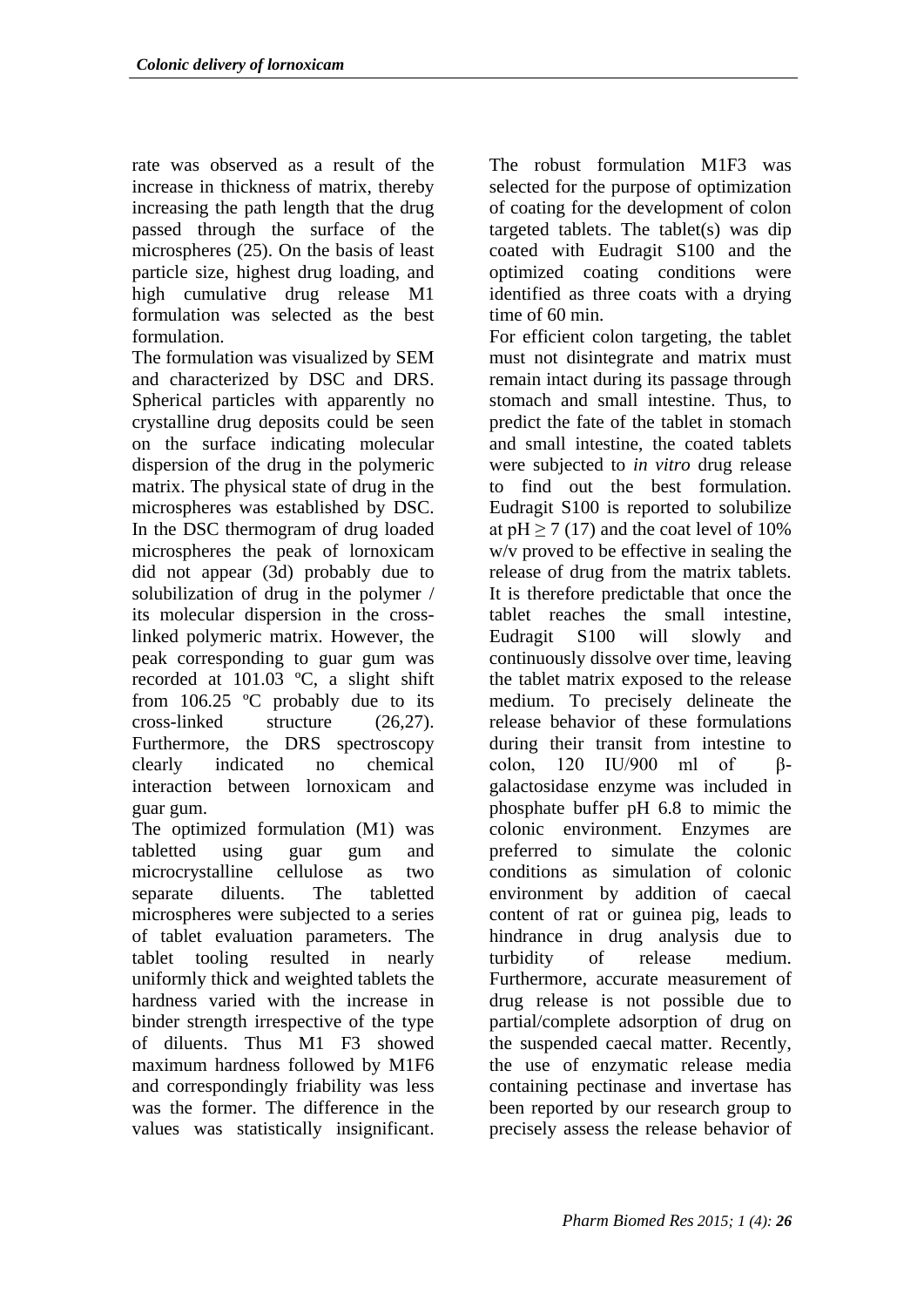colon targeted formulations. (28,29) On changing the release media to phosphate buffer, pH 6.8 with β-galactosidase enzyme, the drug release was initiated. The tablet comprising guar gum (M1F1-M1F3) as the diluent manifested higher release  $(93.81 \pm 0.73$  to  $97.85 \pm 0.48$ %) due to the degradation of guar gum by β-galactosidase as compared to tablets made of MCC (M1F4-M1F6) as the diluent  $(85.33 \pm 0.73)$  $-88.96 \pm 0.46$  %). The result of the study revealed that within in 20 h the tabletted microspheres released most of the drug content. The formulation M1F3 showed maximum CDR of  $97.85 \pm 0.48\%$  due to least amount of guar gum and hence rapid degradation by the enzyme  $\beta$ -galactosidase. Thus M1 F3 formulation was selected as the best tabletted microspheres and used for *in vivo* roentegenographic study.

No change was observed in the integrity of the tablet after 6 h in small intestine (6c) and remained intact up to 7 h (6d). After 8 h of administration the formulation reached to the colonic junction and tablet was apparently smaller in size as compared to original size of tablet which means that enteric coating of tableted microspheres started to dissolve (6e). Finally at the 10th hour of the administration the tablet was further reduced in size (6f) due to the degradation of guar gum by  $\beta$ -galactosidase and because of this the drug release is anticipated in the colon.

### **References**

- 1. Patel MM, Amin AF. Process, optimization and characterization of mebeverine hydrochloride loaded guar gum microspheres for irritable bowel syndrome. Carbohydrate Polymer 2011;86:536-45.
- 2. Ashford M, Fell J., Attwood, D., Sharma, H. and Wopdhead, PJ. An in vitro investigation onto the suitability of pH dependent polymers for colonic targeting. J Pharm Sci 1993;95:193-9.

### **Conclusion**

A simple, industrially viable colon targeted, guar gum based tablets of lornoxicam, coated with Eudragit S100 was successfully designed for the treatment of colonic disorders. Eudragit S100 was found to be capable enough to prevent the drug from being released in stomach and small intestine. And thus, tablet intactness was checked by *in vivo* roentgenographic studies thereby providing the proof of concept. The designed conceptual formulation revealed the ability of guar gum as a potential carrier for colon targeted system of lornoxicam that may be clinically useful once the intricacies are resolved.

### **Acknowledgments**

The authors are highly thankful to the Dean, Pandit Deen Dayal Upadhaya Pashu Chikitsa Vigyan, Mathura, Uttar Pradesh, India for their assistance in performing the *in vivo* roentgenography study.

### **Conflict of Interest**

The authors declared no conflict of interest.

- 3. Odze R. Diagnostic problems and advances in inflammatory bowel disease. Mod Pathol 2003;16:347-58.
- 4. Lichtenstein GR, Sbreu, MT, Cohen R, Tremaine W. American gastroenterological association institute technical review on corticosteroids, immunomodulators, and infliximab in inflammatory bowel disease. Gastroenterology 2006;130:940-87.
- 5. Krishnainh, Y SR, Satyanarayan S, Ramaprasad Y V, Narasimha RS.